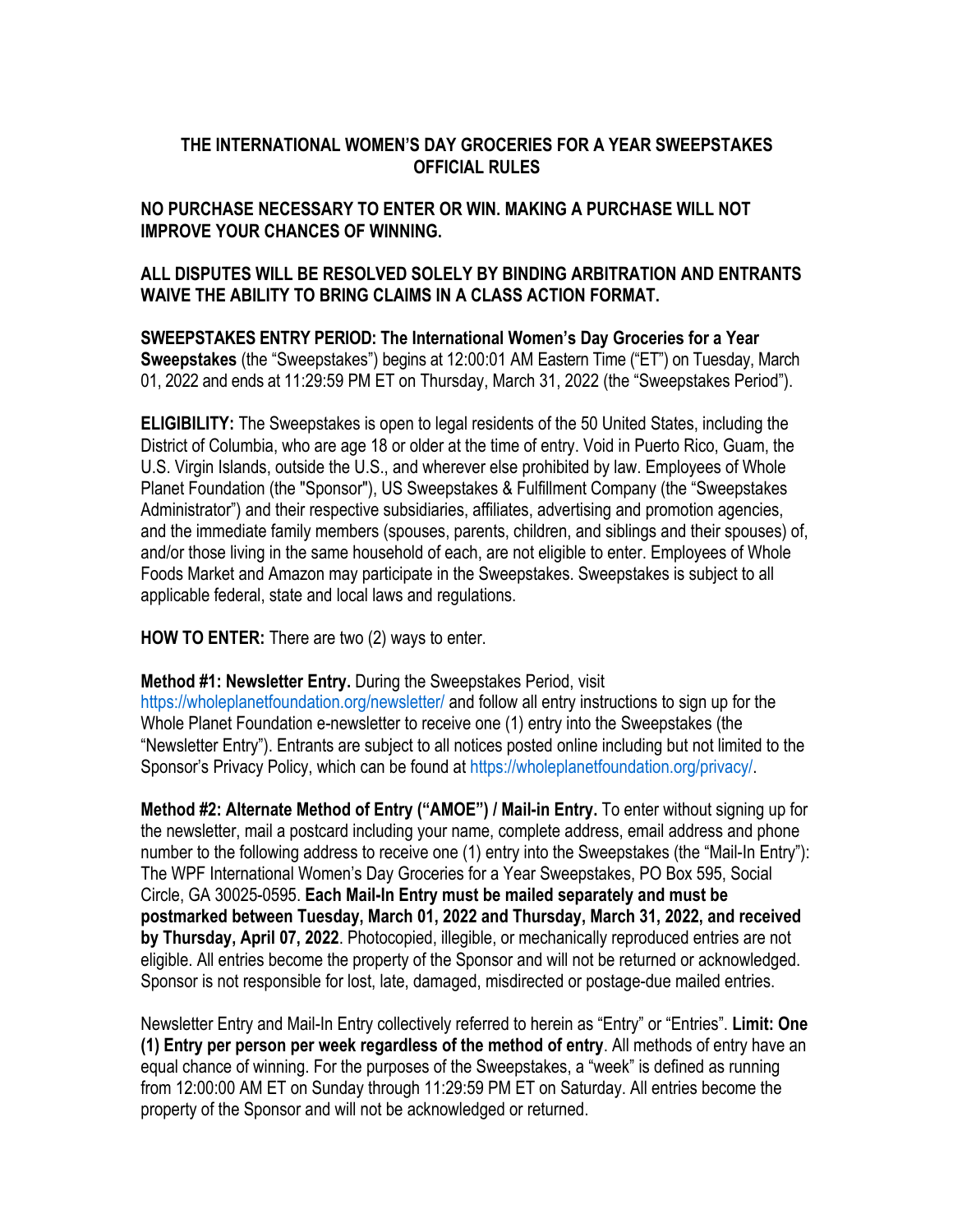# **PRIZES/APPROXIMATE RETAIL VALUE ("ARV")/ODDS**:

**Grand Prize:** There is one (1) Grand Prize available to be won. The Grand Prize includes \$5,000 in Whole Foods Market gift cards. **The ARV of Grand Prize: \$5,000.** 

**First Prize:** There is one (1) First Prize available to be won. The First Prize includes one (1) \$300 Pact Apparel site credit for https://wearpact.com/, one (1) Miles and Milan (Parent)hetical: A New Social Card Game for Parents, one (1) Miles and Milan Big Smile Bodysuit Set (3 Pack), one (1) Miles and Milan Knotted Cap, Bodysuit and Romper Cozy Set, and one (1) Miles and Milan The Happy Tee - Long Sleeve (apparel sizes to be determined by Sponsor). **The ARV of First Prize: \$450.**

**Second Prize:** There is one (1) Second Prize available to be won. The Second Prize includes one (1) \$200 Pact Apparel site credit for https://wearpact.com/ and one (1) Shoes For Crews pair of shoes with a maximum value of \$200 selected from www.shoesforcrews.com. **The ARV of First Prize: \$400.**

**Third Prize:** There is one (1) Third Prize available to be won. The Third Prize includes one (1) \$100 Pact Apparel site credit for https://wearpact.com/ and one (1) Traditional Medicinals VIP tea box including teas and a mug. **The ARV of First Prize: \$165.**

### **The total ARV of all prizes available to be won: \$6,015.**

There is a limit of one (1) prize per person. Odds of winning will depend upon the total number of eligible entries received.

**RANDOM DRAWING:** The winners will be selected in a random drawing on or about **Friday, April 8, 2022** from among all eligible entries received during the Sweepstakes Period by the Sweepstakes Administrator, an independent representative of the Sponsor whose decisions are final.

**WINNER NOTIFICATION & VERIFICATION:** Potential Grand Prize winner will be notified by the Administrator via email and/or phone, and will be required to sign and return, within seven (7) days of notification, an Affidavit of Eligibility, a Liability Waiver, an IRS W-9 Form and where allowable, a Publicity Release (collectively, "the Releases"). These Releases will require the Grand Prize winner to furnish his/her Social Security Number for the sole purpose of tax reporting, as required by law.

Potential First, Second and Third Prize winners will be notified by the Sponsor by email and required to confirm their mailing address within 48 hours via return email.

Noncompliance will result in disqualification and an alternate winner may be selected. The prizes will be awarded within approximately 45 days after the winner is verified.

If a winner is otherwise eligible under these Official Rules but is nevertheless deemed a minor in his or her state of primary residence, the prize will be awarded in the name of winner's parent or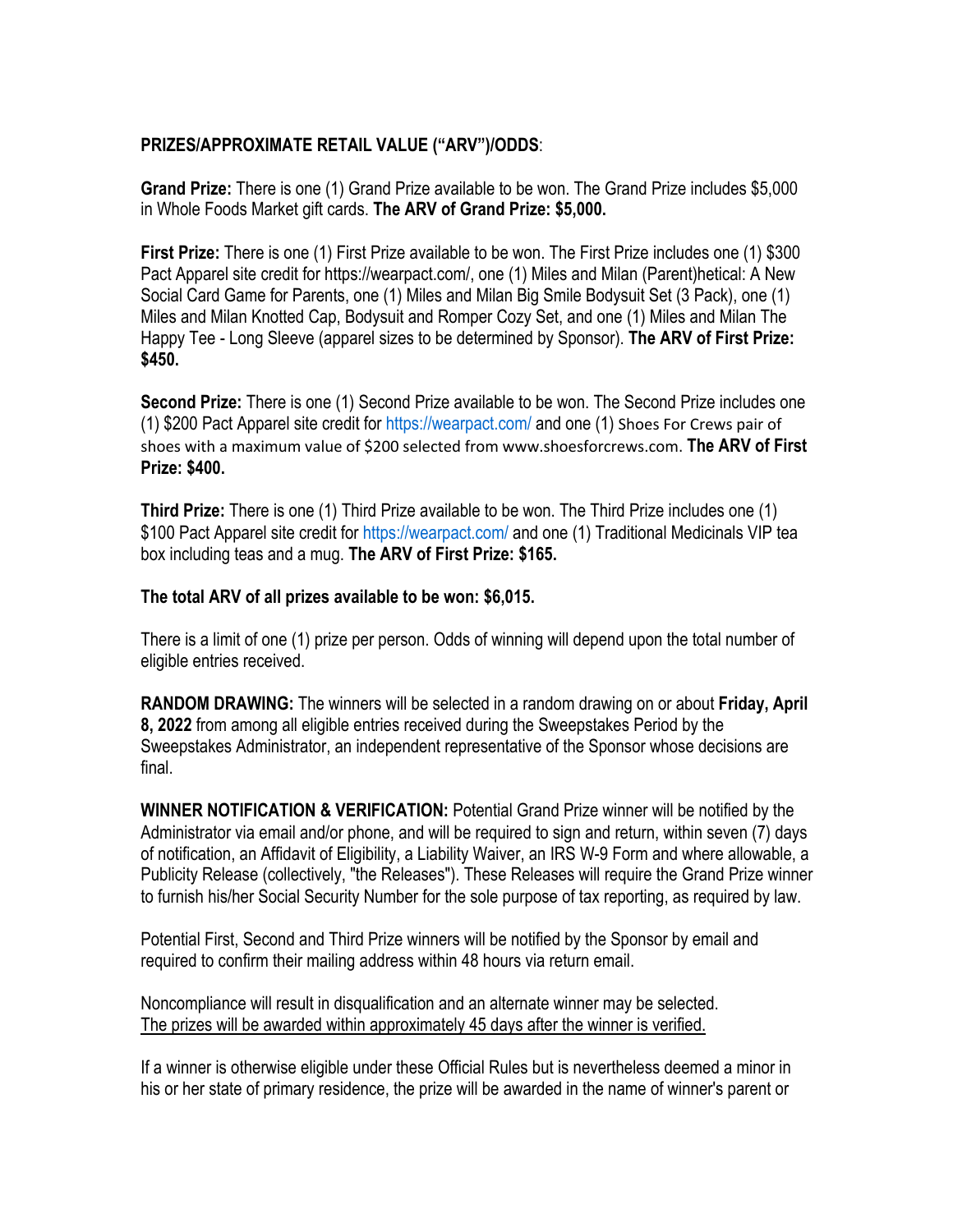legal guardian who will be required to execute and return the Releases on minor's behalf, as applicable.

If a prize notification or prize is returned as undeliverable, or if winner is found to be ineligible or not in compliance with these rules that winner will be disqualified, and the prize may be awarded to an alternate winner in a separate random drawing. If Sponsor is unable to determine and verify a potential winner after repeated alternate drawings or if Sponsor fails to receive a sufficient number of entries to correspond to the number of prizes available to be awarded, Sponsor reserves the right to not award such prize(s).

**PRIZE CONDITIONS:** Prizes are not redeemable for cash, assignable, transferable and may not be substituted except at Sponsor's sole discretion. Sponsor reserves the right to substitute a prize of equal or greater value at its discretion. Any other incidental expenses on prize not specified herein are the winner's sole responsibility.

Gift cards are not redeemable for cash and will not be replaced if lost or stolen. Gift card usage is subject to the issuing company's complete terms and conditions, including expiration dates.

Winner is responsible for all federal, state, local and income taxes associated with winning prize. Grand Prize winner will be required to furnish his/her Social Security Number for the sole purpose of preparation of tax forms as required by law. Except where prohibited by law, entry and acceptance of prize constitute permission to use winner's name, prize won, hometown, likeness, video recordings, photographs, and statements for purposes of advertising, promotion and publicity (including online posting) in any and all media now or hereafter known throughout the world in perpetuity, without additional compensation, notification or permission.

**GENERAL:** Although subsequent attempts to enter in a given week may be received, only the first complete entry received from a particular entrant will be eligible; subsequent attempts by the same person to enter, including entries submitted with an alternate email address, will be disqualified.

Participating entrants agree to these Official Rules and the decisions of the Sponsor and the Sweepstakes Administrator, and release the Sponsor, the Sweepstakes Administrator and their affiliated companies, and all other businesses involved in this Sweepstakes, as well as the employees, officers, directors and agents of each (the "Released Parties"), from all claims and liability relating to their participation in the promotion, and the acceptance and use/misuse of the prize offered. Participating entrants assume all liability for and Released Parties shall be held harmless against any liability for any injury, losses or damages of any kind to persons, including personal injury or death, or injury to property caused or claimed to be caused in whole or in part, directly or indirectly, by participation in this Sweepstakes, acceptance, possession, or use/misuse of the prize, or any claims based on publicity rights, defamation or invasion of privacy, or merchandise delivery. Sponsor is not responsible for any typographical or other error in the printing of the offer, administration of the Sweepstakes or in the announcement of the prize.

In the event of a dispute over the identity of an entrant, entry will be deemed submitted by the "Authorized Account Holder" of the e-mail address submitted at time of entry. Authorized Account Holder means the natural person who is assigned to an e-mail address by an Internet access provider, online service provider, or other organization that is responsible for assigning e-mail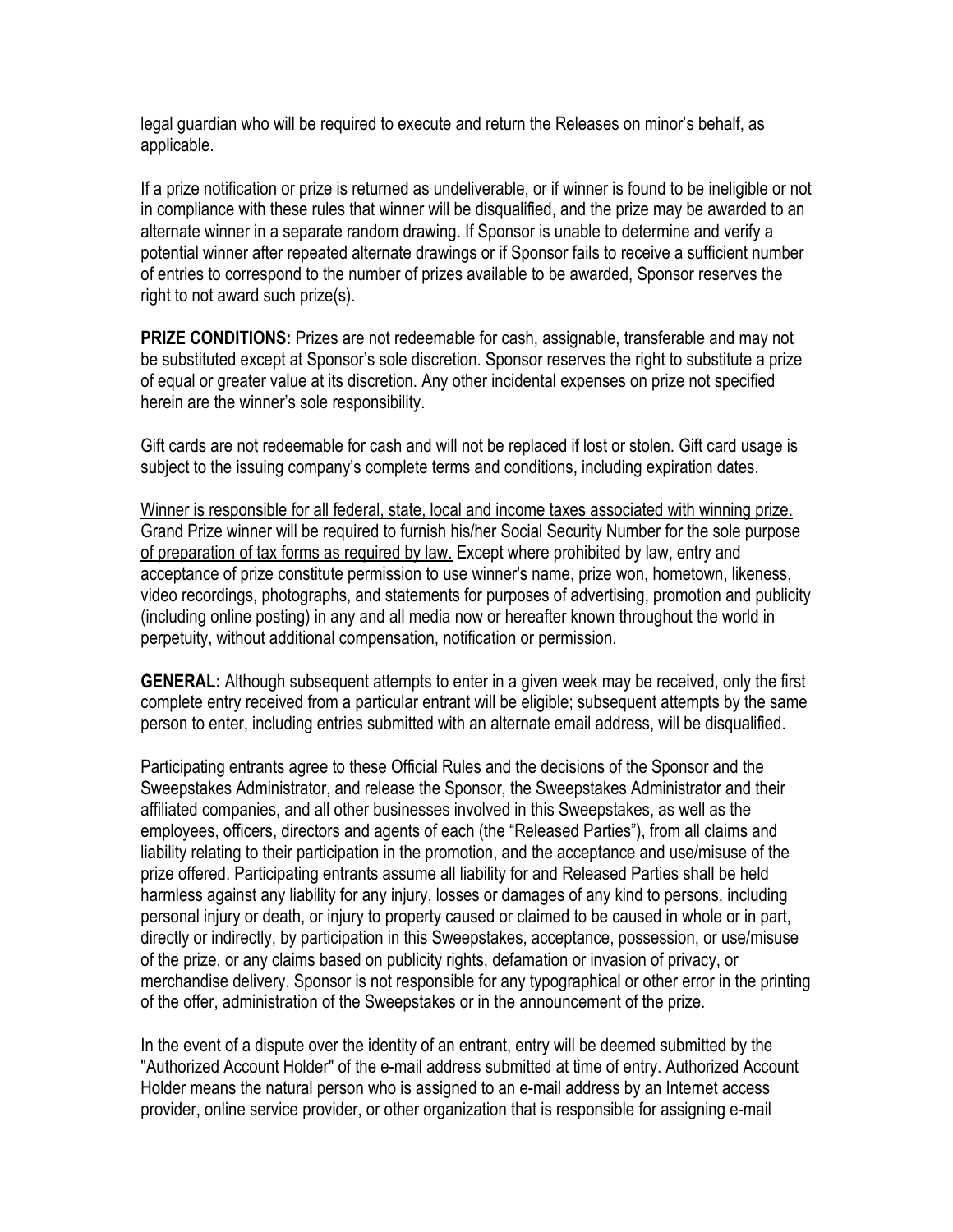addresses for the domain associated with the submitted e-mail address. Sponsor may ask any entrant or potential winner to provide Sponsor with proof, to Sponsor's satisfaction, that such party is the authorized account holder of the email address associated with the entry. Entry materials/data that have been tampered with or altered, or mass entries or entries generated by a script, macro or use of automated devices are void. The Released Parties are not responsible for: (i) lost, late, misdirected, damaged or illegible entries; or (ii) error, omission, interruption, deletion, defect, delay in operations or transmission, theft or destruction or unauthorized access to or alterations of entry materials, or for technical, network, telephone equipment, electronic, computer, hardware or software malfunctions of any kind, or inaccurate transmission of or failure to receive entry information by Sponsor on account of technical problems or traffic congestion on the Internet or at any web site or any combination thereof; or (iii) any injury or damage to entrant's or any other person's computer related to or resulting from participating in the Sweepstakes. By participating in the Sweepstakes, entrant (i) agree to be bound by these official rules, including all eligibility requirements, and (ii) agree to be bound by the decisions of Sponsor and the Sweepstakes Administrator, which are final and binding in all matters relating to the Sweepstakes. Failure to comply with these official rules may result in disqualification from the Sweepstakes.

Sponsor reserves the right to cancel, suspend and/or modify the Sweepstakes, or any part of it, if any fraud, technical failures or any factor beyond Sponsor's reasonable control impairs the integrity or proper functioning of the Sweepstakes, as determined by Sponsor. If, for any reason, the Sweepstakes cannot be run as planned, Sponsor may disqualify any suspect entries or individuals from the Sweepstakes and any sweepstakes it sponsors and (a) suspend the Sweepstakes and modify the Sweepstakes to address the impairment, then resume the Sweepstakes in a manner that best conforms to the spirit of these Official Rules; and/or (b) award the prize at random from among the eligible, non-suspect entries received up to the time of the impairment.

THE RELEASED PARTIES ARE NOT RESPONSIBLE IF THIS SWEEPSTAKES CANNOT BE ADMINISTERED OR CONDUCTED OR ANY PRIZE CANNOT BE AWARDED DUE TO CANCELLATIONS, DELAYS, OR INTERRUPTIONS RESULTING OR ARISING FROM ACTS OF GOD, WAR, OR TERRORISM, CIVIL UNREST, STRIKES, SUPPLY SHORTAGES, NATURAL DISASTERS, WEATHER, EPIDEMICS, COMPLIANCE WITH ANY LAW OR ORDER OF A GOVERNMENTAL AUTHORITY, OR ANY OTHER SIMILAR ACT, EVENT, OR OCCURRENCE BEYOND THE REASONABLE CONTROL OF THE SPONSOR. BY PARTICIPATING IN THIS SWEEPSTAKES, PARTICIPANT AGREES THAT THE RELEASED PARTIES WILL NOT BE RESPONSIBLE OR LIABLE FOR ANY INJURIES, DAMAGES, OR LOSSES OF ANY KIND, INCLUDING DIRECT, INDIRECT, INCIDENTAL, CONSEQUENTIAL, OR PUNITIVE DAMAGES TO PERSONS, INCLUDING DEATH, OR TO PROPERTY ARISING OUT OF ACCESS TO AND USE OF ANY WEBSITE ASSOCIATED WITH THIS SWEEPSTAKES OR THE DOWNLOADING FROM AND/OR PRINTING MATERIAL DOWNLOADED FROM SUCH SITE, AS APPLICABLE. FURTHER, SPONSOR SHALL NOT BE RESPONSIBLE FOR ANY CANCELLATIONS, DELAYS, DIVERSIONS, CHANGES IN SERVICE OR ACCOMMODATIONS OR SUBSTITUTIONS, OR FOR ANY ACTS OR OMISSIONS BY ANY THIRD PARTIES BEYOND ITS REASONABLE CONTROL, INCLUDING AIR CARRIER(S) AND OTHER TRANSPORTATION COMPANIES; LODGING, RESTAURANT OR OTHER HOSPITALITY PROVIDERS; ENTERTAINMENT PROVIDERS, VENUES OR ARTISTS; OR OTHER THIRD PARTY PROVIDERS SUPPLYING ANY SERVICES OR COMPONENTS OF THE PRIZE(S) TO WINNERS AND/OR THEIR GUESTS, OR FOR ANY RESULTING INJURIES, INCLUDING MONEY DAMAGES, COSTS AND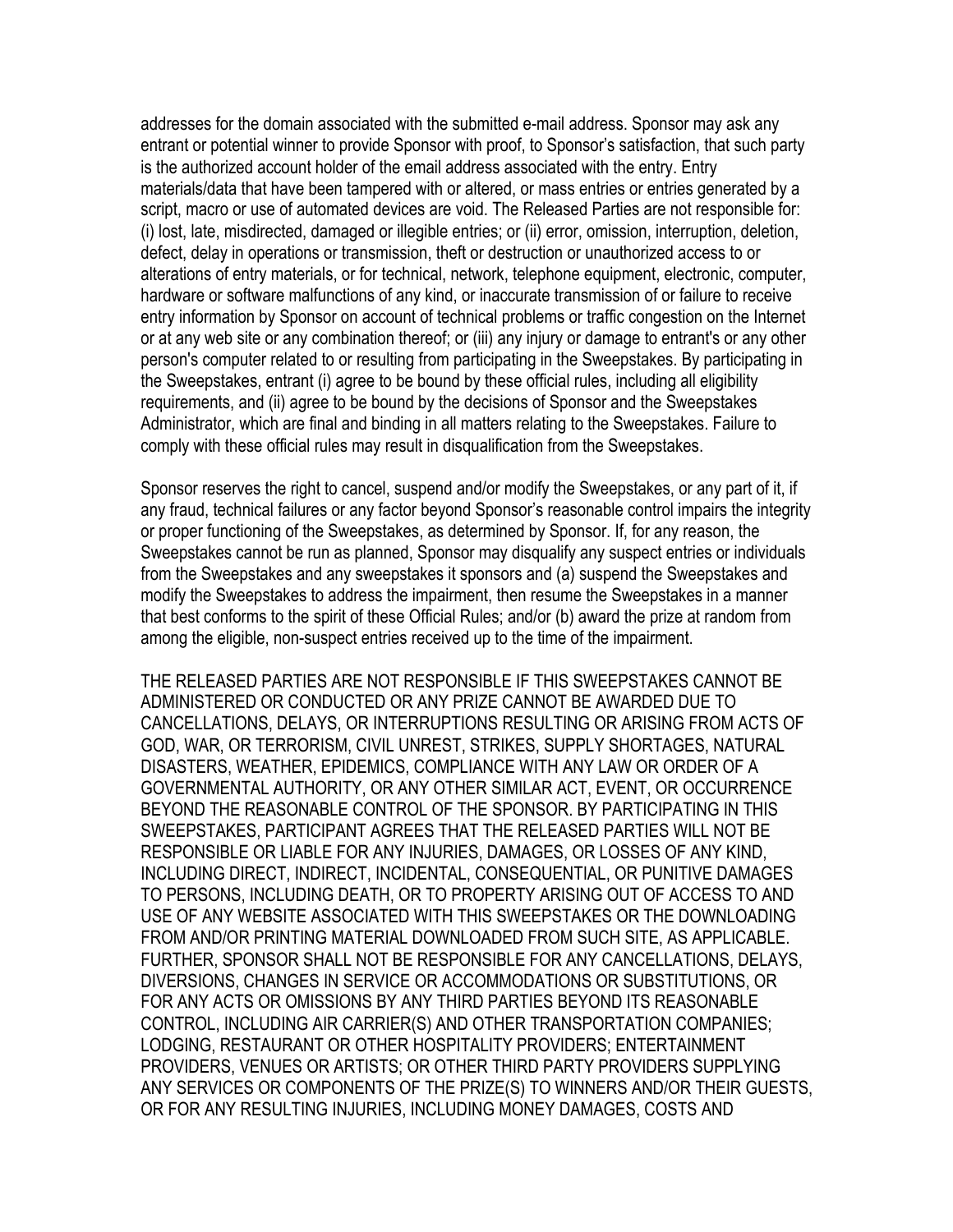EXPENSES, PROPERTY DAMAGES, PERSONAL INJURIES OR DEATH RESULTING THEREFROM.

**LEGAL WARNING:** ANY ATTEMPT BY AN INDIVIDUAL, WHETHER OR NOT AN ENTRANT, TO DAMAGE, DESTROY, TAMPER OR VANDALIZE THIS WEB SITE OR INTERFERE WITH THE OPERATION OF THE SWEEPSTAKES, IS A VIOLATION OF CRIMINAL AND CIVIL LAWS AND SPONSOR RESERVES THE RIGHT TO SEEK DAMAGES AND DILIGENTLY PURSUE ALL REMEDIES AGAINST ANY SUCH INDIVIDUAL TO THE FULLEST EXTENT PERMITTED BY LAW.

**GOVERNING LAW AND LIMITATION OF LIABILITY:** All issues and questions concerning the construction, validity, interpretation and enforceability of these Official Rules or the rights and obligations of entrants, Sponsor or the Released Parties in connection with the Sweepstakes will be governed by and construed in accordance with the internal laws of the State of Texas, without giving effect to any choice of law or conflict of law rules or provisions that would cause the application of any other laws.

BY ENTERING THE SWEEPSTAKES, ENTRANT AGREES THAT TO THE EXTENT PERMITTED BY APPLICABLE LAW: (A) ANY AND ALL DISPUTES, CLAIMS AND CAUSES OF ACTION ARISING OUT OF OR CONNECTED WITH THE SWEEPSTAKES, OR ANY PRIZE AWARDED, WILL BE RESOLVED INDIVIDUALLY, WITHOUT RESORT TO ANY FORM OF CLASS ACTION; (B) ANY AND ALL CLAIMS, JUDGMENTS AND AWARDS WILL BE LIMITED TO ACTUAL THIRD-PARTY, OUT-OF-POCKET COSTS INCURRED (IF ANY) NOT TO EXCEED TEN DOLLARS (\$10.00), BUT IN NO EVENT WILL ATTORNEYS' FEES BE AWARDED OR RECOVERABLE; (C) UNDER NO CIRCUMSTANCES WILL ANY ENTRANT BE PERMITTED TO OBTAIN ANY AWARD FOR, AND ENTRANT HEREBY KNOWINGLY AND EXPRESSLY WAIVES ALL RIGHTS TO SEEK, PUNITIVE, INCIDENTAL, CONSEQUENTIAL OR SPECIAL DAMAGES, LOST PROFITS AND/OR ANY OTHER DAMAGES, OTHER THAN ACTUAL OUT OF POCKET EXPENSES NOT TO EXCEED TEN DOLLARS (\$10.00), AND/OR ANY RIGHTS TO HAVE DAMAGES MULTIPLIED OR OTHERWISE INCREASED; AND (D) ENTRANTS' REMEDIES ARE LIMITED TO A CLAIM FOR MONEY DAMAGES (IF ANY) AND ENTRANT IRREVOCABLY WAIVES ANY RIGHT TO SEEK INJUNCTIVE OR EQUITABLE RELIEF. SOME JURISDICTIONS DO NOT ALLOW THE LIMITATIONS OR EXCLUSION OF LIABILITY, SO THE ABOVE MAY NOT APPLY TO YOU.

**DISPUTES:** The parties hereto each agree to finally settle all disputes only through arbitration; provided, however, the Released Parties shall be entitled to seek injunctive or equitable relief in the state and federal courts in Travis County, TX and any other court with jurisdiction over the parties. In arbitration, there is no judge or jury and review is limited. The arbitrator's decision and award is final and binding, with limited exceptions, and judgment on the award may be entered in any court with jurisdiction. The parties agree that, except as set forth above, any claim, suit, action or proceeding arising out of or relating to this Sweepstakes shall be resolved solely by binding arbitration before a sole arbitrator under the streamlined Arbitration Rules Procedures of JAMS Inc. ("JAMS") or any successor to JAMS. In the event JAMS is unwilling or unable to set a hearing date within fourteen (14) days of the filing of a "Demand for Arbitration", then either party can elect to have the arbitration administered by the American Arbitration Association ("AAA") or any other mutually agreeable arbitration administration service. If an in-person hearing is required, then it will